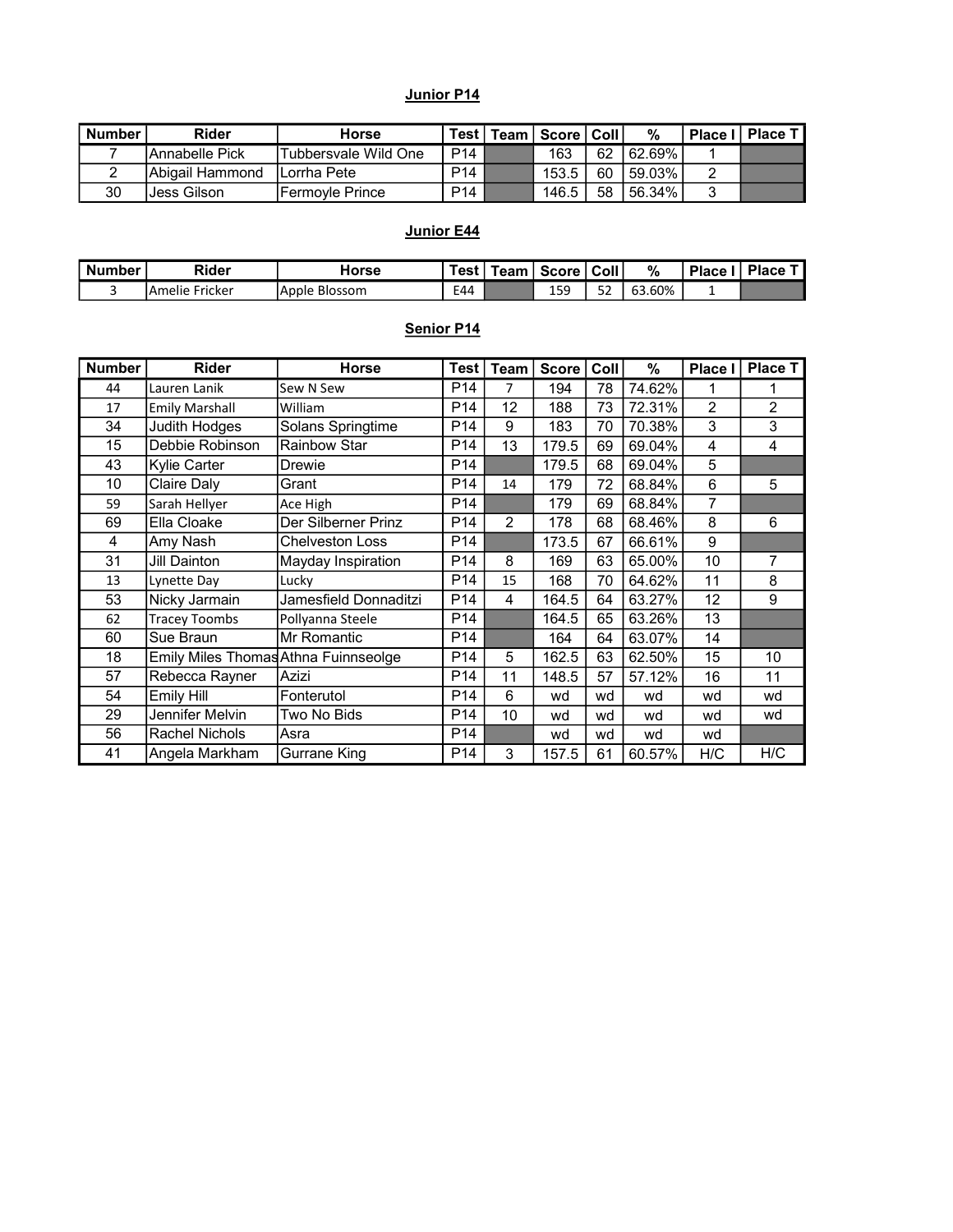## Senior N30

| <b>Number</b> | <b>Rider</b>                        | <b>Horse</b>               | <b>Test</b>     | Team           | <b>Score</b> | Coll | %      | Place I        | <b>Place T</b> |
|---------------|-------------------------------------|----------------------------|-----------------|----------------|--------------|------|--------|----------------|----------------|
| 25            | <b>Hayley Dolby</b>                 | Pendancer Bilbo Baggins    | N30             |                | 191.5        | 61   | 73.65% |                |                |
| 38            | Kate Wallett                        | Cassanova King             | N30             | 12             | 188.5        | 60   | 72.50% | $\overline{2}$ | 1              |
| 63            | Trudy Johnson                       | Catch Me If U Can          | N30             | 1              | 186.5        | 59   | 71.73% | 3              | $\overline{2}$ |
| 61            | Tamsyn Hammond                      | Moseley Maxamus            | N30             | 7              | 186          | 58   | 71.53% | 4              | 3              |
| 24            | Hayley Dolby                        | Pendancer Mickey Bricks    | N30             |                | 180          | 58   | 69.23% | 5              |                |
| 70            | <b>Chloe Rutherford</b>             | Treworgan Black Cat        | N30             |                | 175          | 57   | 67.31% | 6              |                |
| 42            | Kimberley Macey                     | Beneeko                    | N30             | 9              | 170          | 54   | 65.57% | 7              | 4              |
| 62            | <b>Tracey Toombs</b>                | Pollyanna Steele           | N30             | $\overline{2}$ | 170          | 53   | 65.38% | 8              | 5              |
| 39            | Kerrie Kennedy                      | Findon Frodo               | N30             | 6              | 168          | 52   | 64.62% | 9              | 6              |
| 4             | Amy Nash                            | <b>Chelveston Loss</b>     | N30             |                | 167          | 54   | 64.23% | 10             |                |
| 43            | Kylie Carter                        | <b>Drewie</b>              | N30             | 8              | 165.5        | 50   | 63.65% | 11             | 7              |
| 8             | Catriona Paterson                   | <b>Titus Lady Chocolat</b> | N30             | 5              | 162.5        | 53   | 62.50% | 12             | 8              |
| 35            | Juliette Eaton                      | Little Braveheart          | N30             | 15             | 161          | 50   | 61.92% | 13             | 9              |
| 22            | Emma Windsor                        | Artimus                    | N30             | 14             | 159.5        | 51   | 61.35% | 14             | 10             |
| 26            | <b>Helen Harlow</b>                 | Sun Wild Life              | N30             | 11             | 159          | 51   | 61.15% | 15             | 11             |
| 36            | Justine Guy-Pinkne ILPH Christopher |                            | N30             | 3              | 156          | 49   | 60.00% | 16             | 12             |
| 28            | Jan Paxton                          | <b>Connies Gold</b>        | N30             | 13             | 147          | 43   | 56.53% | 17             | 13             |
| 33            | Josephine Sclater                   | Du Pouquest Laurdi Boy     | N30             | 4              | 146          | 45   | 56.15% | 18             | 14             |
| 54            | <b>Emily Hill</b>                   | Fonterutol                 | N30             |                | wd           | wd   | wd     | wd             |                |
| 66            | Maureen Cronshaw                    | The Fortune Teller         | N <sub>30</sub> |                | wd           | wd   | wd     | wd             |                |

#### Senior N34

| <b>Number</b> | <b>Rider</b>              | <b>Horse</b>                   | <b>Test</b>     | Team l         | <b>Score</b> | Coll      | %         | Place I        | <b>Place T</b> |
|---------------|---------------------------|--------------------------------|-----------------|----------------|--------------|-----------|-----------|----------------|----------------|
| 38            | Kate Wallett              | Cassanova King                 | N34             |                | 151          | 43        | 71.90%    |                |                |
| 64            | Trudy Johnson             | Reggae Man                     | N34             |                | 144          | 41        | 68.57%    | $\overline{2}$ |                |
| 70            | <b>Chloe Rutherford</b>   | Treworgan Black Cat            | N34             | 4              | 141          | 40.5      | 67.14%    | 3              | 1              |
| 25            | <b>Hayley Dolby</b>       | Pendancer Bilbo Baggins        | N34             |                | 138          | 38.5      | 65.71%    | 4              |                |
| 46            | Liz Hamilton              | Killenagh Bobby                | N34             | 11             | 135          | 39        | 64.28%    | 5              | $\overline{2}$ |
| 24            | <b>Hayley Dolby</b>       | <b>Pendancer Mickey Bricks</b> | N34             | 8              | 135          | 38.5      | 64.28%    | 6              | 3              |
| 39            | Kerrie Kennedy            | Findon Frodo                   | N34             |                | 132          | 38        | 62.85%    | $\overline{7}$ |                |
| 47            | Lorna Winn                | My Little Buddy                | N34             | 3              | 130.5        | 37.5      | 62.14%    | 8              | 4              |
| 20            | <b>Emily Steaggles</b>    | Silver Barle                   | N34             | 10             | 129.5        | 39        | 61.66%    | 9              | 5              |
| 4             | Amy Nash                  | Chelveston Lass                | N34             | $\overline{7}$ | 127.5        | 38        | 60.71%    | 10             | $6\phantom{a}$ |
| 45            | Lisa Dalton               | Mr Harry Patch                 | N34             |                | 127.5        | 37.5      | 60.70%    | 11             |                |
| 60            | Sue Braun                 | <b>Mr Romantic</b>             | N34             | 9              | 126          | 38        | 60.00%    | 12             | $\overline{7}$ |
| 16            | Ella Cloake               | Silver Stream Star Struck      | N34             | 1              | 125.5        | 37.5      | 59.76%    | 13             | 8              |
| 37            | Kate Elsey                | Galway Lad                     | N34             | 14             | 125          | 37.5      | 59.52%    | 14             | 9              |
| 49            | Louise Lewendon           | Misty (Chiquita)               | N34             | 15             | 120.5        | 38        | 57.38%    | 15             | 10             |
| 19            | <b>Emily Miles Thomas</b> | <b>BBS Lovejoy</b>             | N34             |                | 120.5        | 37.5      | 57.38%    | 16             |                |
| 65            | Vanessa Lowther           | Khenaizy                       | N34             | 13             | 117          | 34.5      | 55.71%    | 17             | 11             |
| 33            | Josephine Sclater         | Du Pouquest Laurdi Boy         | N34             |                | 112.5        | 33.5      | 53.57%    | 18             |                |
| 1             | Abby Nichols              | Renaissance                    | N <sub>34</sub> |                | WD           | WD.       | <b>WD</b> | WD             |                |
| 11            | Claire Ludeks             | <b>Ellies Duke</b>             | N34             | 6              | WD           | <b>WD</b> | <b>WD</b> | WD             | WD             |
| 12            | Claire Ludeks             | A Shot In The Dark             | N34             | 5              | WD           | WD        | WD        | WD             | WD             |
| 6             | Ann Hiles                 | <b>Bojangles</b>               | N34             | 12             | R            | R         | R         | R              | R              |